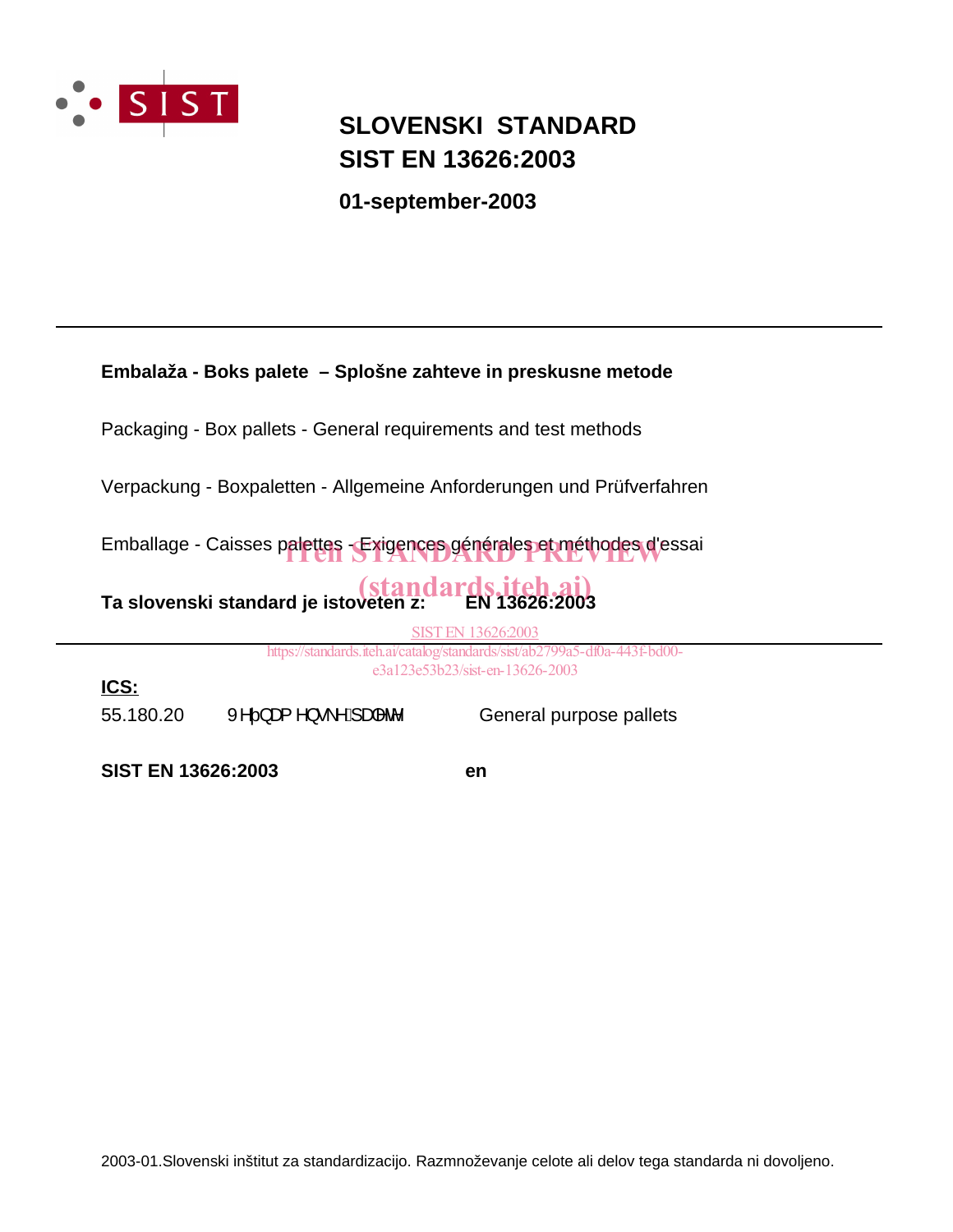

# iTeh STANDARD PREVIEW (standards.iteh.ai)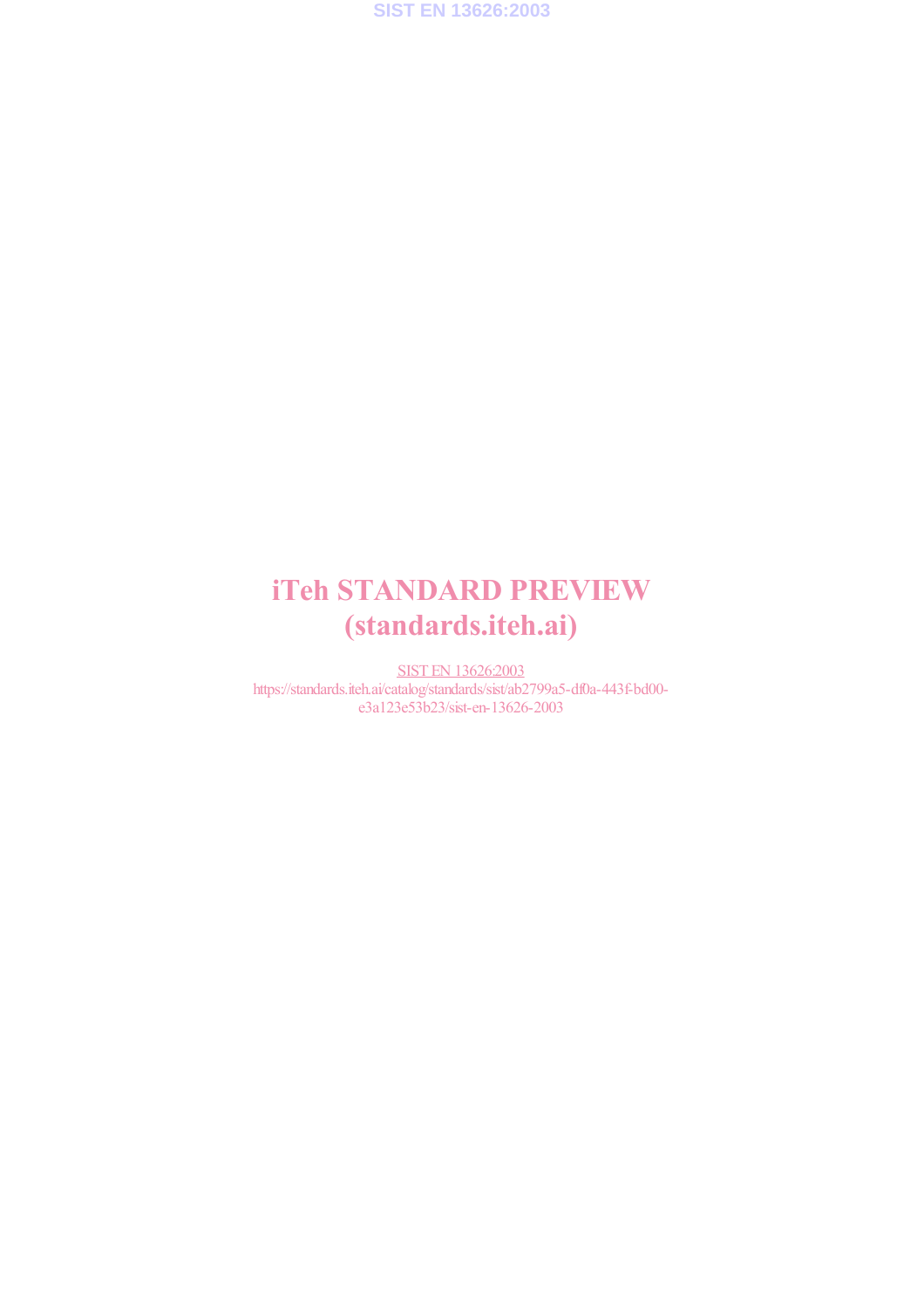#### **SIST EN 13626:2003**

# EUROPEAN STANDARD NORME EUROPÉENNE EUROPÄISCHE NORM

## **EN 13626**

April 2003

ICS 55.180.20

English version

### Packaging - Box pallets - General requirements and test methods

Emballage - Caisses palettes - Exigences générales et méthodes d'essai

Verpackung - Boxpaletten - Allgemeine Anforderungen und Prüfverfahren

This European Standard was approved by CEN on 2 January 2003.

CEN members are bound to comply with the CEN/CENELEC Internal Regulations which stipulate the conditions for giving this European Standard the status of a national standard without any alteration. Up-to-date lists and bibliographical references concerning such national standards may be obtained on application to the Management Centre or to any CEN member.

This European Standard exists in three official versions (English, French, German). A version in any other language made by translation under the responsibility of a CEN member into its own language and notified to the Management Centre has the same status as the official<br>versions. versions.

CEN members are the national standards bodies of Austria, Belgium, Czech Republic, Denmark, Finland, France, Germany, Greece,<br>Hungary, Iceland, Ireland, Italy, Luxembourg, Malta, Netherlands, Norway, Portugal, Slovakia, Sp Hungary, Iceland, Ireland, Italy, Luxembourg, Malta, Netherlands, Norway, Portugal, Slovakia, Spain, Sweden, Switzerland and United Kingdom.

> SIST EN 13626:2003 https://standards.iteh.ai/catalog/standards/sist/ab2799a5-df0a-443f-bd00 e3a123e53b23/sist-en-13626-2003



EUROPEAN COMMITTEE FOR STANDARDIZATION COMITÉ EUROPÉEN DE NORMALISATION EUROPÄISCHES KOMITEE FÜR NORMUNG

**Management Centre: rue de Stassart, 36 B-1050 Brussels**

© 2003 CEN All rights of exploitation in any form and by any means reserved worldwide for CEN national Members.

Ref. No. EN 13626:2003 E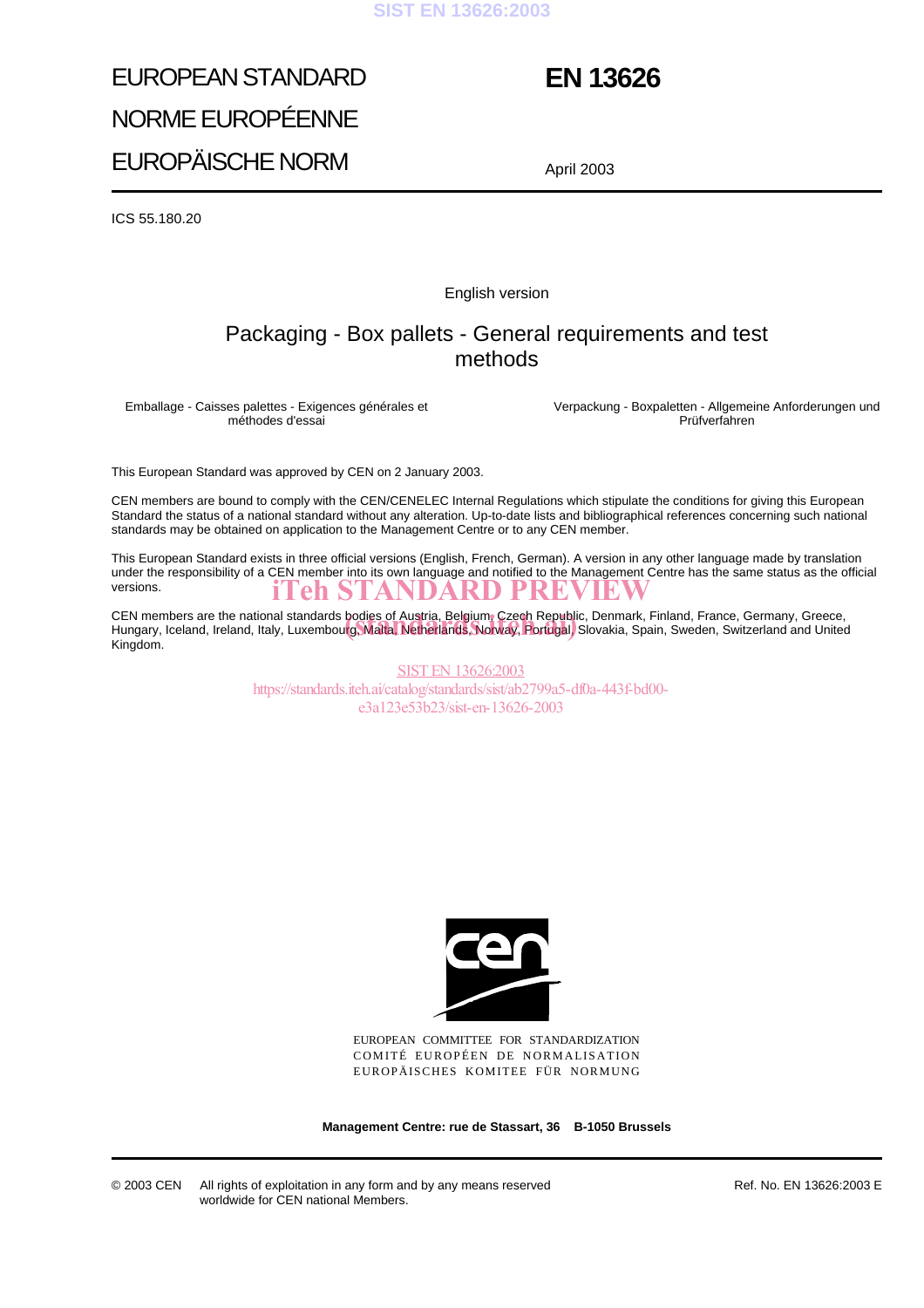### EN 13626:2003 (E)

### **Contents**

#### page

| $1 \quad \blacksquare$ |  |
|------------------------|--|
|                        |  |
| $3^{\circ}$            |  |
| $\overline{4}$         |  |
| 5 <sup>5</sup>         |  |
| $6\phantom{a}$         |  |
| $\overline{7}$         |  |

# **iTeh STANDARD PREVIEW** (standards.iteh.ai)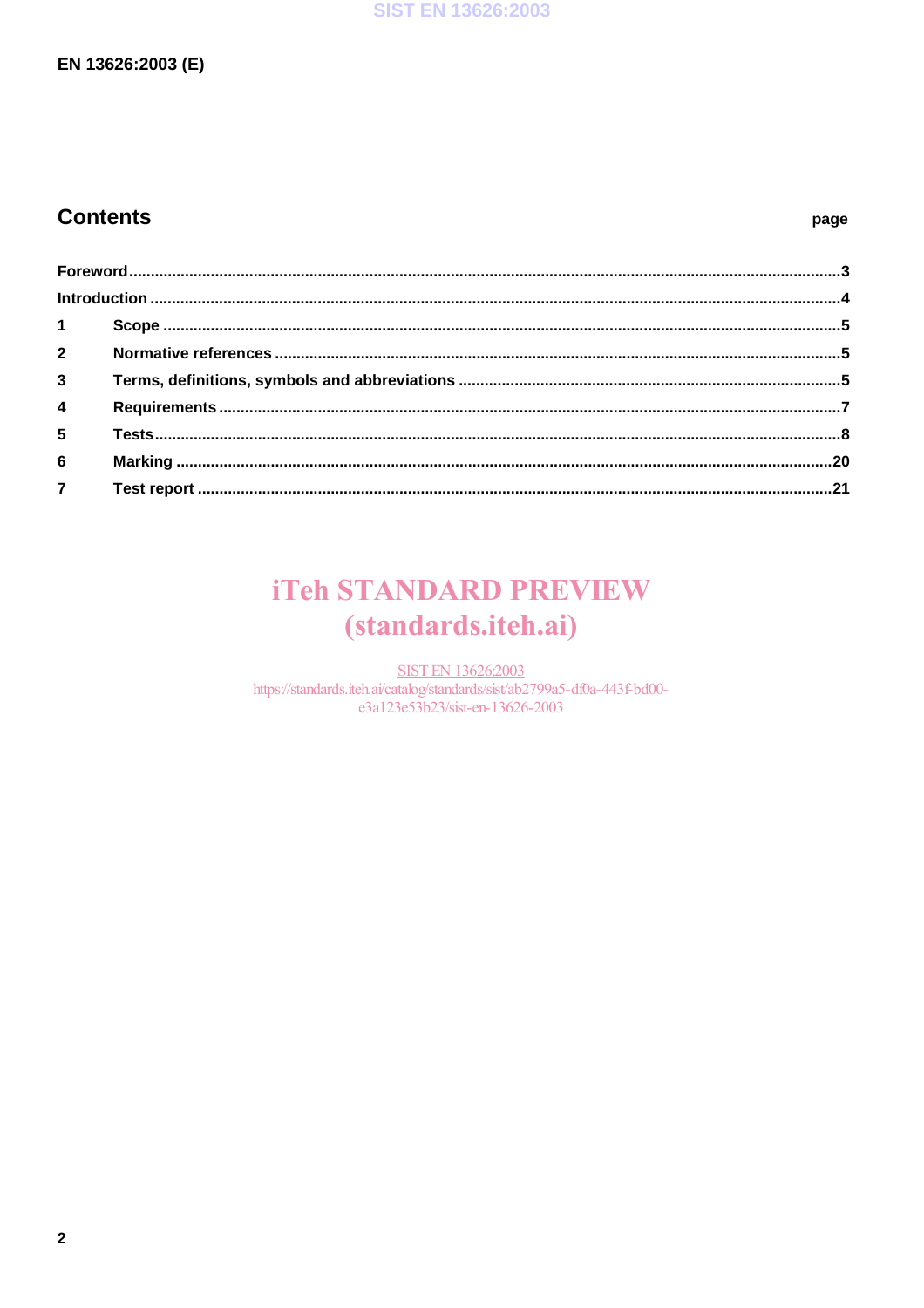### **Foreword**

This document (EN 13626:2003) has been prepared by Technical Committee CEN /TC 261, "Packaging", the secretariat of which is held by AFNOR.

This European Standard shall be given the status of a national standard, either by publication of an identical text or by endorsement, at the latest by October 2003, and conflicting national standards shall be withdrawn at the latest by October 2003.

According to the CEN/CENELEC Internal Regulations, the national standards organizations of the following countries are bound to implement this European Standard: Austria, Belgium, Czech Republic, Denmark, Finland, France, Germany, Greece, Hungary, Iceland, Ireland, Italy, Luxembourg, Malta, Netherlands, Norway, Portugal, Slovakia, Spain, Sweden, Switzerland and the United Kingdom.

# iTeh STANDARD PREVIEW (standards.iteh.ai)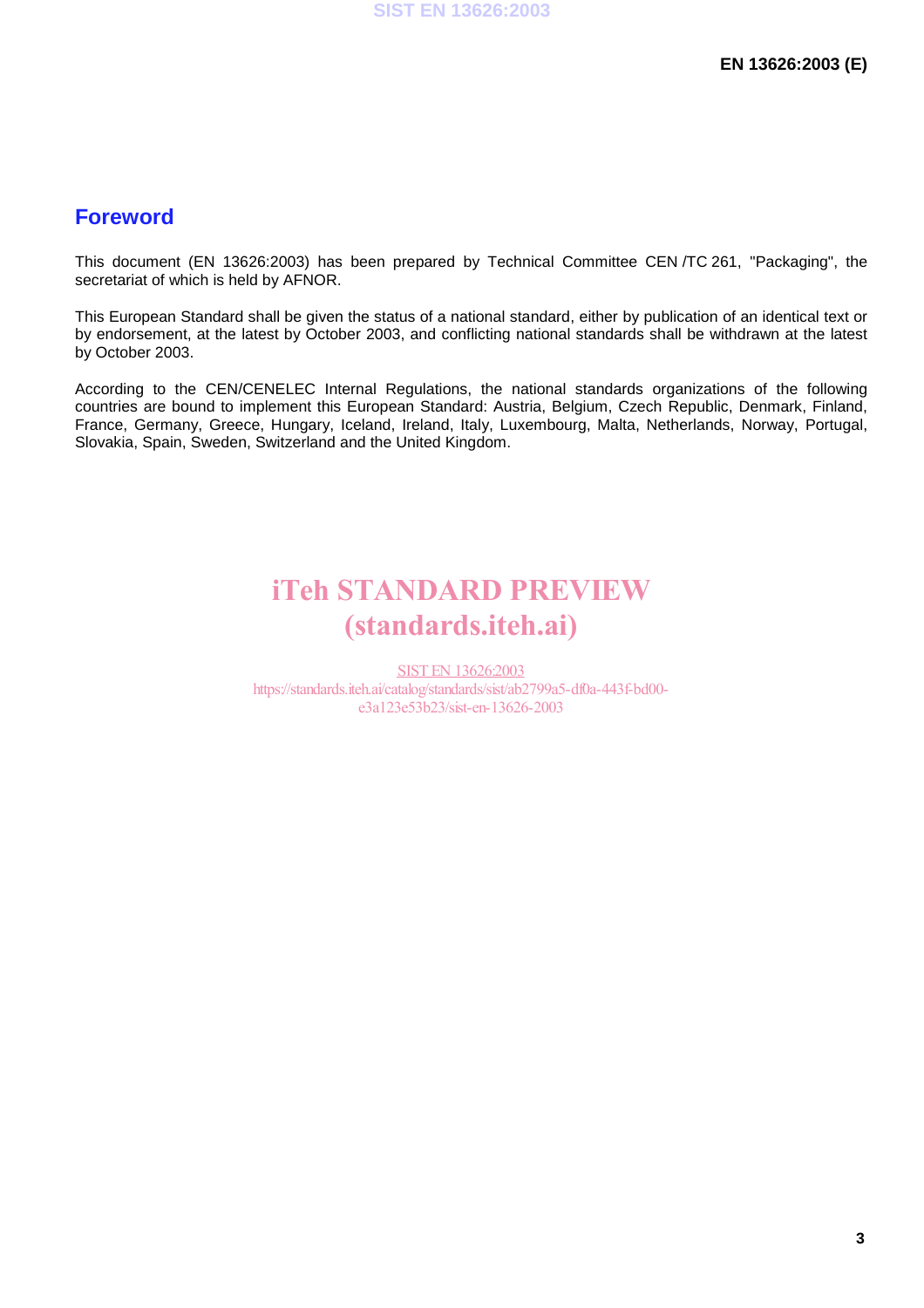### **Introduction**

Box pallets are intended for repeated use while maintaining their service ability and their safe handling.

They may be used for:

- Mechanical handling by fork-lift and hand-pallet trucks.
- Bulk storage in stacks storage where, for safety reasons, it is not advisable to stack box pallets to a height exceeding seven times the smaller horizontal dimension of the box pallet.
- Transport:

This standard is performance-based, i.e. no minimum values are fixed. It reflects ISO 8611-1 in this respect. Box pallets should be tested in accordance with the claimed performances. The standard evaluates performances in relation to the load capacity of a box pallet carrying a uniformly distributed load used as test load and called the nominal load. However, it is recognised that the actual safe working load for a box pallet could vary with the type of load carried and that, for a specific type of load, the maximum working load may be smaller or larger than the nominal load of a box pallet. Therefore, the allowable maximum load for a given design of box pallet vary according to the characteristics of the type of load carried. iTeh STANDARD PREVIEW

# (standards.iteh.ai)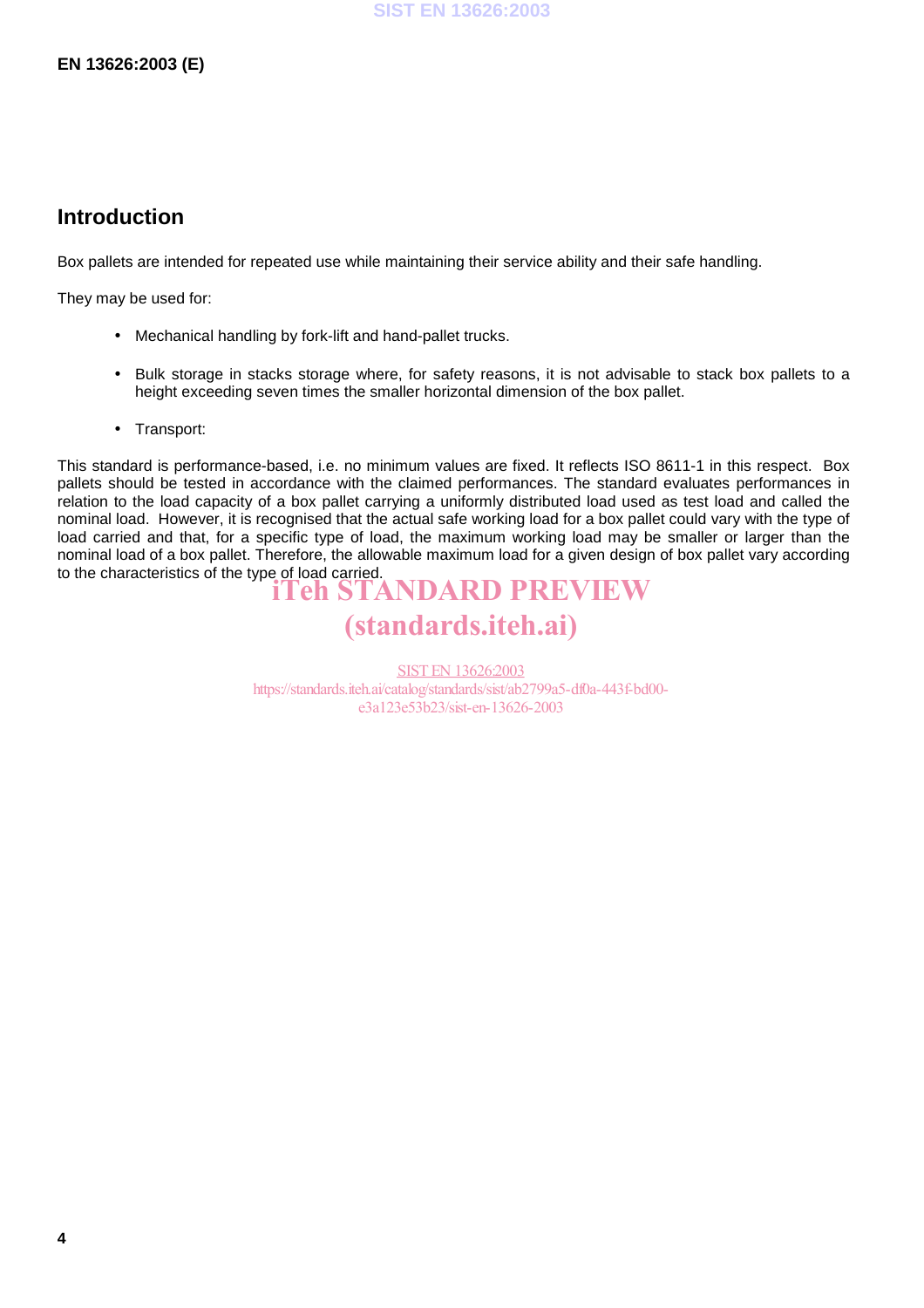#### **1 Scope**

This European Standard sets out definitions and specifies general requirements and test methods regarding the use of reusable box pallets.

This draft European Standard applies to box pallets, post pallets and cage pallets, but excludes tank or silo pallets, as defined in EN ISO 445. They can be fixed, collapsible or demountable. This European Standard only applies to the above mentioned products which are handled with fork lift trucks or pallet trucks and no other lifting devices.

Tests for storage in racks and specific transportation conditions are not addressed by this European Standard.

NOTE For the purposes of this standard, the term box pallet covers box pallets, post pallets and cage pallets, as defined in 3.1.1.

#### **2 Normative references**

This European Standard incorporates by dated or undated reference, provisions from other publications. These normative references are cited at the appropriate places in the text, and the publications are listed hereafter. For dated references, subsequent amendments to or revisions of any of these publications apply to this European Standard only when incorporated in it by amendment or revision. For undated references the latest edition of the publication referred to applies (including amendments).

EN 13183-1. Moisture content of a piece of sawn timber - Part 1: Determination by oven dry method

EN 13183-2 Moisture content of a piece of sawn timber **- Part 2: Estimation** by electrical resistance method

EN 13382, Flat pallets for materials handling — Principal dimension. SIST EN 13626:2003

EN 22206, Packaging - Complete, filled transport packages sidentification of parts when testing (ISO 2206:1987). e3a123e53b23/sist-en-13626-2003

EN 22248, Packaging - Complete, filled transport packages - Vertical impact test by dropping (ISO 2248:1985).

EN ISO 445, Pallets for materials handling – Vocabulary (ISO 445:1996).

EN ISO 2233, Packaging - Complete, filled transport packages and unit loads - Conditioning for testing (ISO 2233:2000)

EN ISO 2234, Packaging - Complete, filled transport packages and unit loads - Stacking tests using a static load (ISO 2234:2000)

EN ISO 2244, Packaging - Complete, filled transport packages and unit loads - Horizontal impact tests (ISO 2244:2000)

EN ISO 2247, Packaging - Complete, filled transport packages and unit loads - Vibration tests at fixed low frequency (ISO 2247:2000)

#### **3 Terms, definitions, symbols and abbreviations**

#### **3.1 Terms and definitions**

For the purposes of this European Standard, the following terms and definitions apply: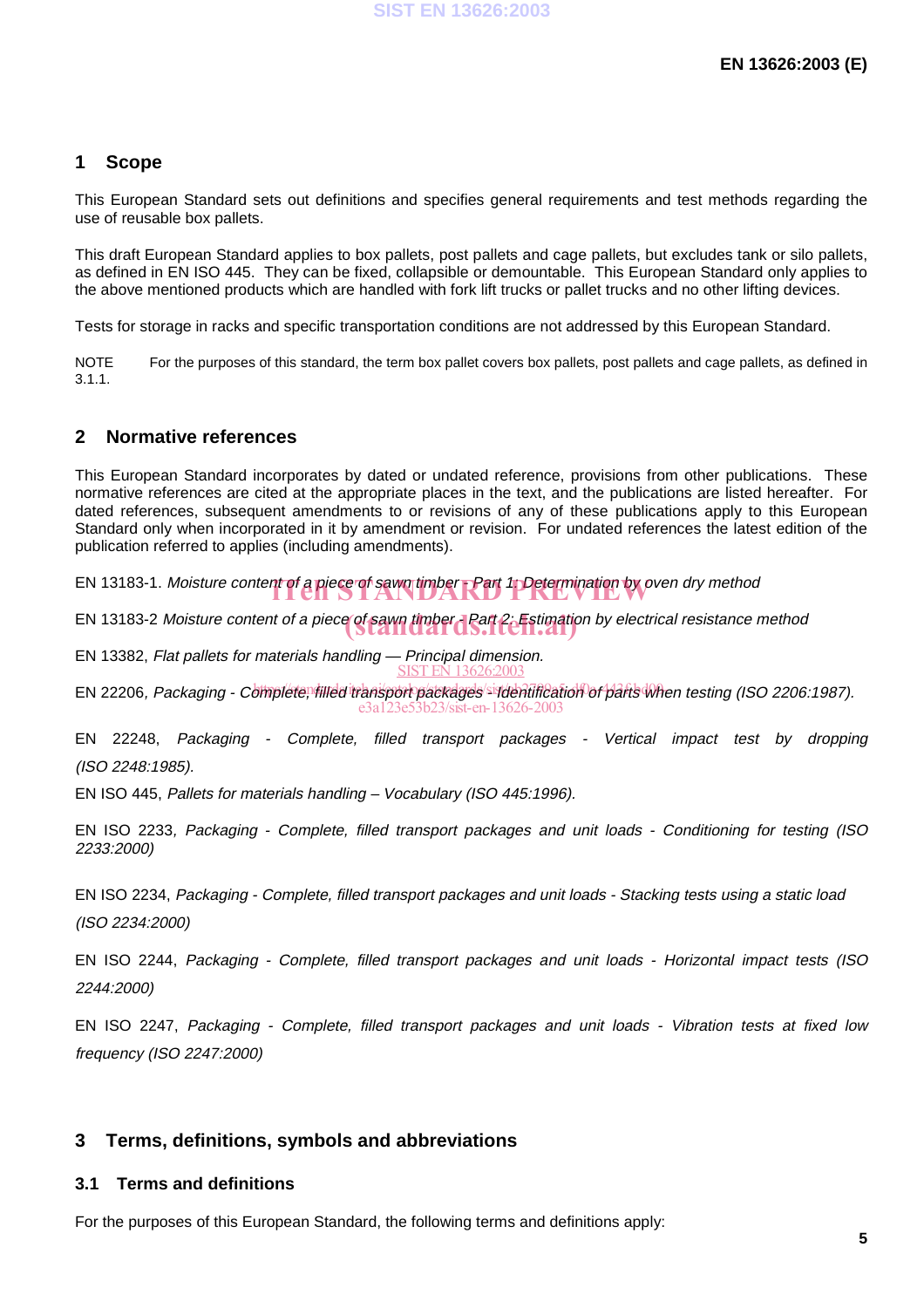#### **EN 13626:2003 (E)**

#### **3.1.1**

#### **box pallet**

box pallet, post pallet or cage pallet, as defined in EN ISO 445, whether fixed, collapsible or demountable. (see Figures 1 to 5)

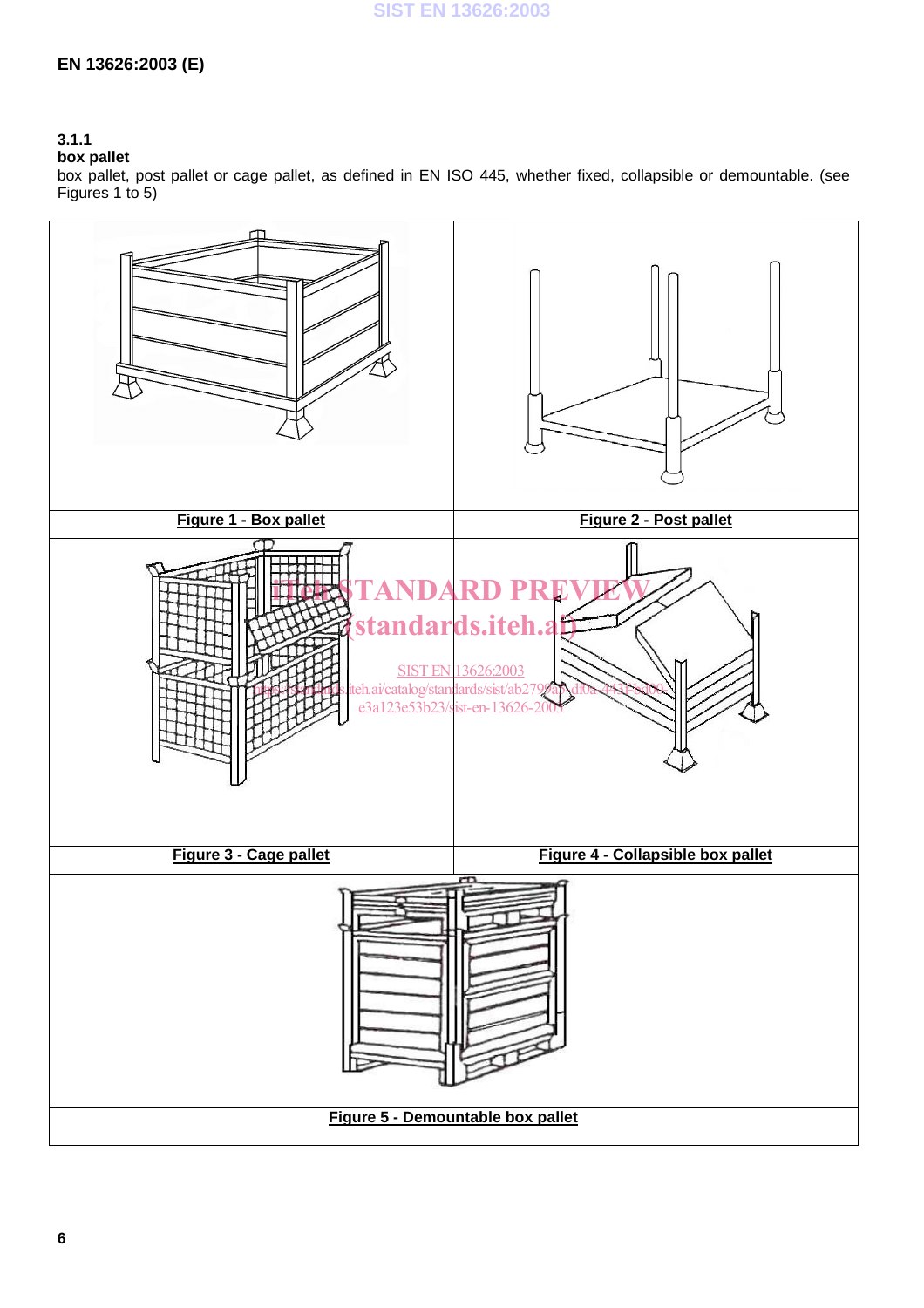#### **3.1.2**

#### **nominal load**

maximum permitted load which may be placed in the box pallet. It is expressed in kilograms and assumes a uniformly distributed load (when the box pallet is not tested with the actual product or family of products but with the dummy ballast set in 5.2)

#### **3.1.3**

#### **nominal stacking load**

maximum permitted load which may be placed on the box pallet resting on the ground (of a storage area for instance). It is expressed in kilograms and, if appropriate, in the number of box pallets which may be stacked on the one resting on the ground. In the latter case, the following abbreviation is used: 1/1 (stack of two box pallets), 2/1 (stack of three box pallets), etc. It assumes a uniformly distributed load (when the box pallet is not tested with the actual product or family of products but with the dummy ballast set in 5.2)

#### **3.1.4**

#### **dynamic load**

test load used in the vibration test in order to simulate an average transportation situation

#### **3.1.5**

#### **test load**

load applied during test in or on the box pallet in order to simulate storage and transport conditions

#### **3.2 Symbols and abbreviations**

| $F_1$   | Force applied parallel to the length of the box pallet in the lift truck stacking test, in newtons               |
|---------|------------------------------------------------------------------------------------------------------------------|
| $F_{w}$ | Force applied parallel to the width of the box pallet in the lift truck stacking test, in newtons                |
| g       | $9,81 \text{ ms}^{-2}$<br>SIST EN 13626:2003                                                                     |
| H       | Height of the box pallet in nicatalog/standards/sist/ab2799a5-df0a-443f-bd00-<br>exal23e53b23/sist-en-13626-2003 |
|         | Length of the box pallet in metres                                                                               |
| n       | Number of box pallets to be stacked on top of a box pallet submitted to tests                                    |
| W       | Width of the box pallets in metres                                                                               |
| μ       | Coefficient of static friction                                                                                   |

#### **4 Requirements**

#### **4.1 Stacking devices**

Box pallets shall be designed or equipped in order to allow stacking.

#### **4.2 Dimensions**

The structure shall allow handling from the bottom using fork lift trucks and/or pallet trucks with entries conforming to EN 13382. In addition, the height of the box pallet shall not exceed twice the smallest base dimension to ensure stability of the product.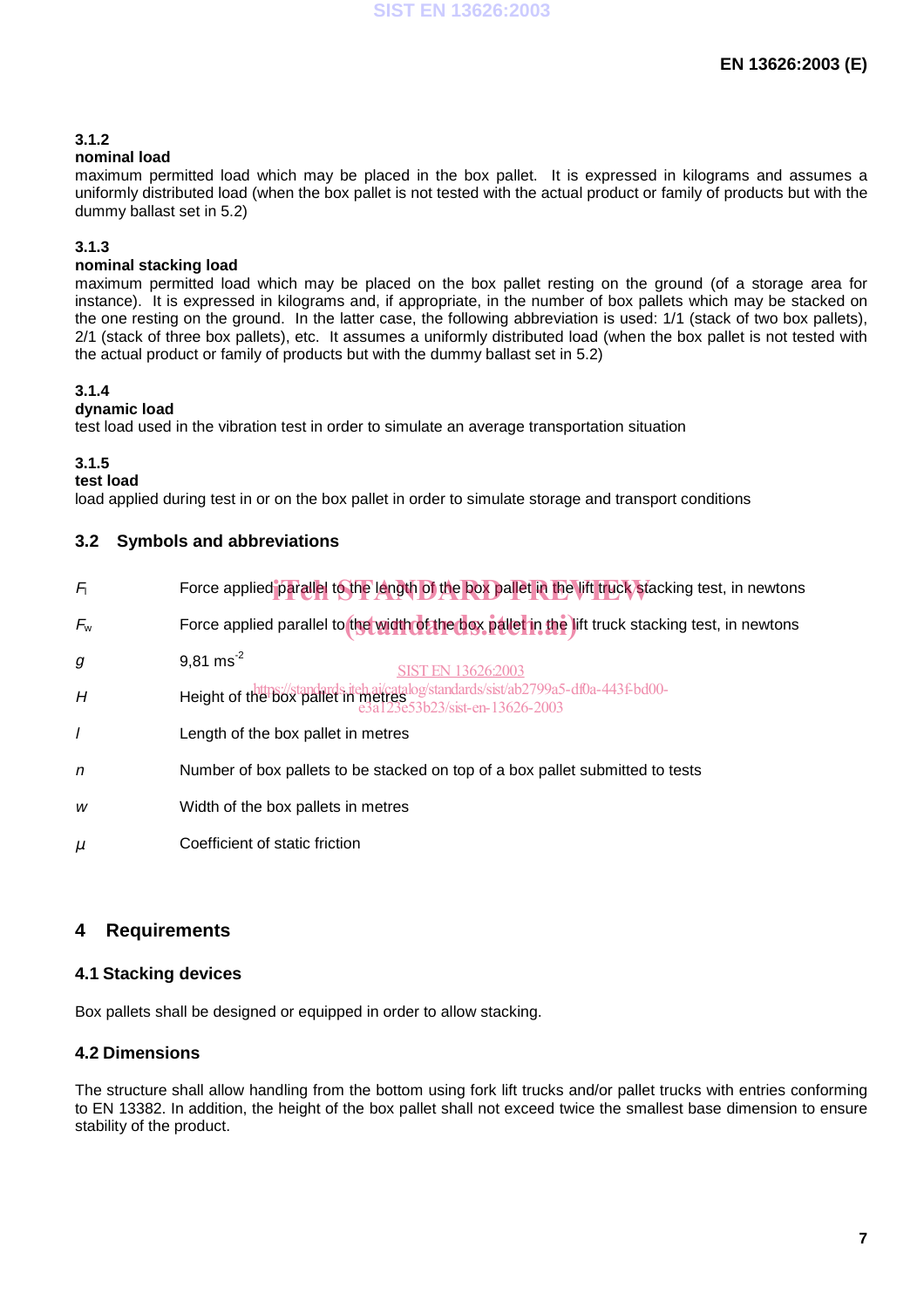#### **4.3 Nominal Load - Nominal Stacking Load - Dynamic Load**

#### **4.3.1 Nominal Load - Nominal Stacking Load**

The values of nominal load and nominal stacking load shall be those given in the manufacturer's specifications or those marked on the product. The manufacturer may also stipulate a value before the test.

#### **4.3.2 Dynamic Load**

Dynamic load shall be specified by the manufacturer in accordance with any transportation limits on vehicles. For example, a value of 2000 kg/m² is commonly observed and thus limits the dynamic capacity of box pallets.

#### **5 Tests**

#### **5.1 Sampling for the tests**

The number of box pallets required for the tests is at least one for each test, except in 5.4 where two are needed.

NOTE 1 It is recommended for repeatability and quality of the tests to use more than one sample.

NOTE 2 The full range of tests can be done on the same sample if the effects of the tests are clearly identified.

It is necessary to ensure that the box pallet subjected to the tests is complete and, when appropriate, fitted with the It is necessary to ensure that the box pallet subjected to the tests is complete and, when app<br>accessories expected to be used (covers, toggle-fasteners etc. ...) as if it were ready for use.

#### **5.2 Ballast**

## (standards.iteh.ai)

The ballast is made up of:

SIST EN 13626:2003

https://standards.iteh.ai/catalog/standards/sist/ab2799a5-df0a-443f-bd00-

either the actual product to be transported or a product having the same physical characteristics.

In this case, the test certificate is only valid for such product;

- or one of the following dummy ballasts:
	- ballast n°1: sand,
	- ballast n°2: plastic granules,

Unless otherwise specified, the test load, consisting of receptacles filled with ballast n°1 or 2, shall be uniformly spread and shall occupy more than 80 % of the capacity of the box pallet.

#### **5.3 Climatic conditioning**

No climatic conditioning is required as a general rule for all-metal box pallets. For box pallets consisting completely or partially of other materials, it is necessary to apply the conditioning specifications mentioned in Table 1 (in accordance with EN ISO 2233) before testing. Unless otherwise specified, the tests shall be carried out at the temperature given in Table 1.